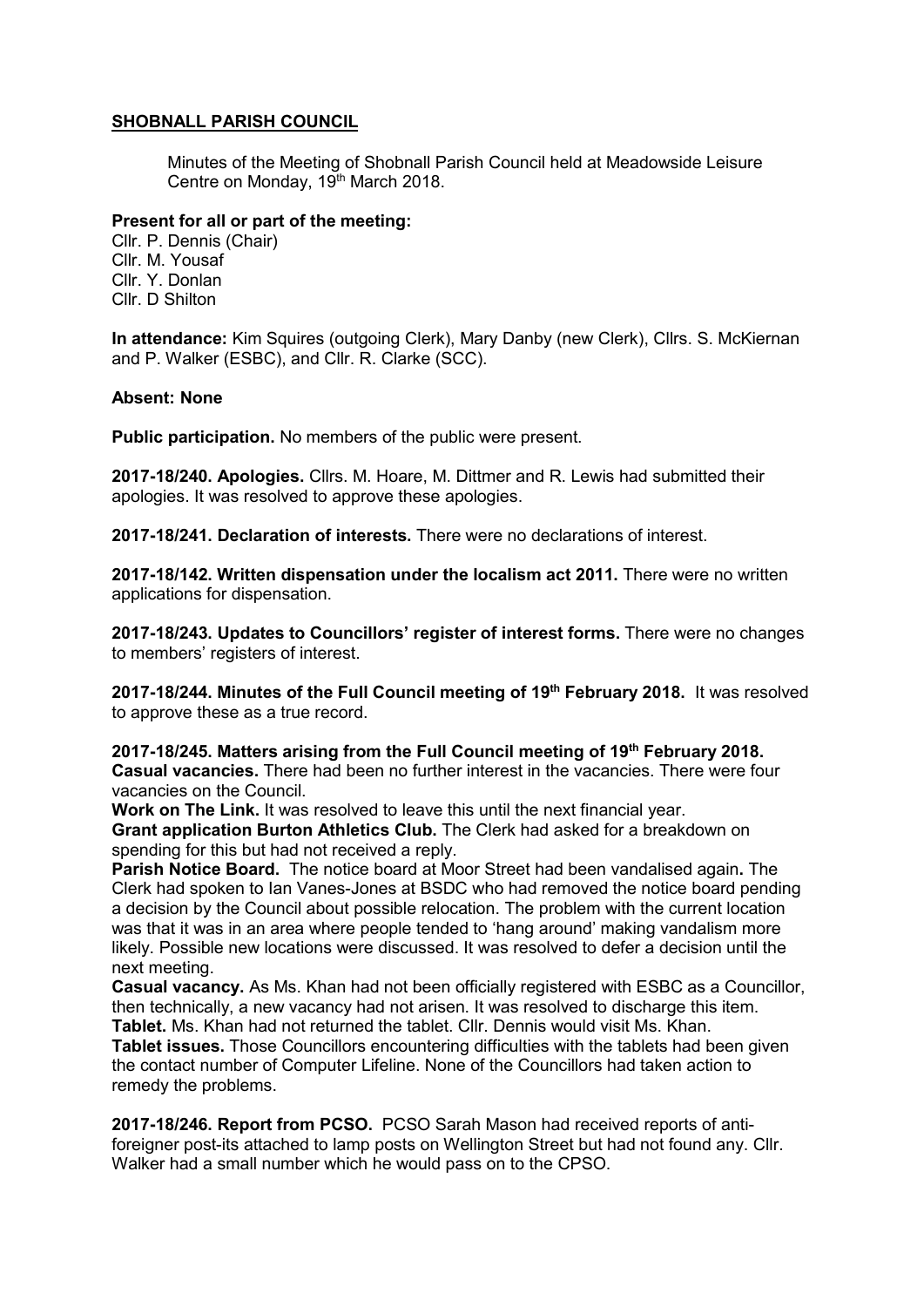2017-18/247. Report from the Borough Councillors. Cllr. Walker reported that because of cuts to budgets the Council was considering outsourcing Leisure Centres, the Function Suite at the Town Hall and Shobnall Playing Fields.

The fence at Halcyon Way was now finished.

There were on-going problems with fly-tipping at Vernon Terrace and Shobnall Close. Problems with potholes continued.

Gordon Street Surgery had been put into Special Measures; this reflected more on poor processes than patient care which was very good. Problems with obtaining an appointment reflected the national shortage of GPs.

Cllr. McKiernan reported that she had set up a Mental Health Café at Café Zen. Three sessions were arranged. The first had been well attended. The next was to be on  $20<sup>th</sup>$  April. If Cllr. McKiernan sent the poster on time, this could be added to the website and put on notice boards.

Plans for a Cancer Awareness session had been postponed until the summer.

ESBC would be commemorating 100 years of women's suffrage with an event on  $8<sup>th</sup>$  July.

2017-18/248. Report from the County Councillor. Cllr. Clarke reported that there had been no change with problems associated with parking at Grange Street, the relocation of Social Services staff from St. Paul's Square, and potholes – which were becoming worse because of harsh weather.

Budgets continued to be reduced and spending on highways would fall in the next three years from £52,000,000 to £7,000,000.

Resurfacing projects over the coming year included Shobnall Road (Forest Road to Oakley Grange) and Wellington Road.

Flooding caused by blocked gullies continued to be a problem. It was unlikely that anything would be done until all investigations into the matter were complete. One area was particularly bad and a local shop was losing business as a result. Cllr. Walker was to send details including pictures to the Clerk.

# 2017-18/249. Financial matters. Bank reconciliation.

|        | 27,456.96 |
|--------|-----------|
|        |           |
| 256.80 |           |
| 30.53  |           |
| 40.00  |           |
| 293.80 |           |
| 457.64 |           |
|        | 1,078.77  |
|        | 0.00      |
|        | 28,535.73 |
|        | 28,535.73 |
|        |           |

It was resolved that this was a true record.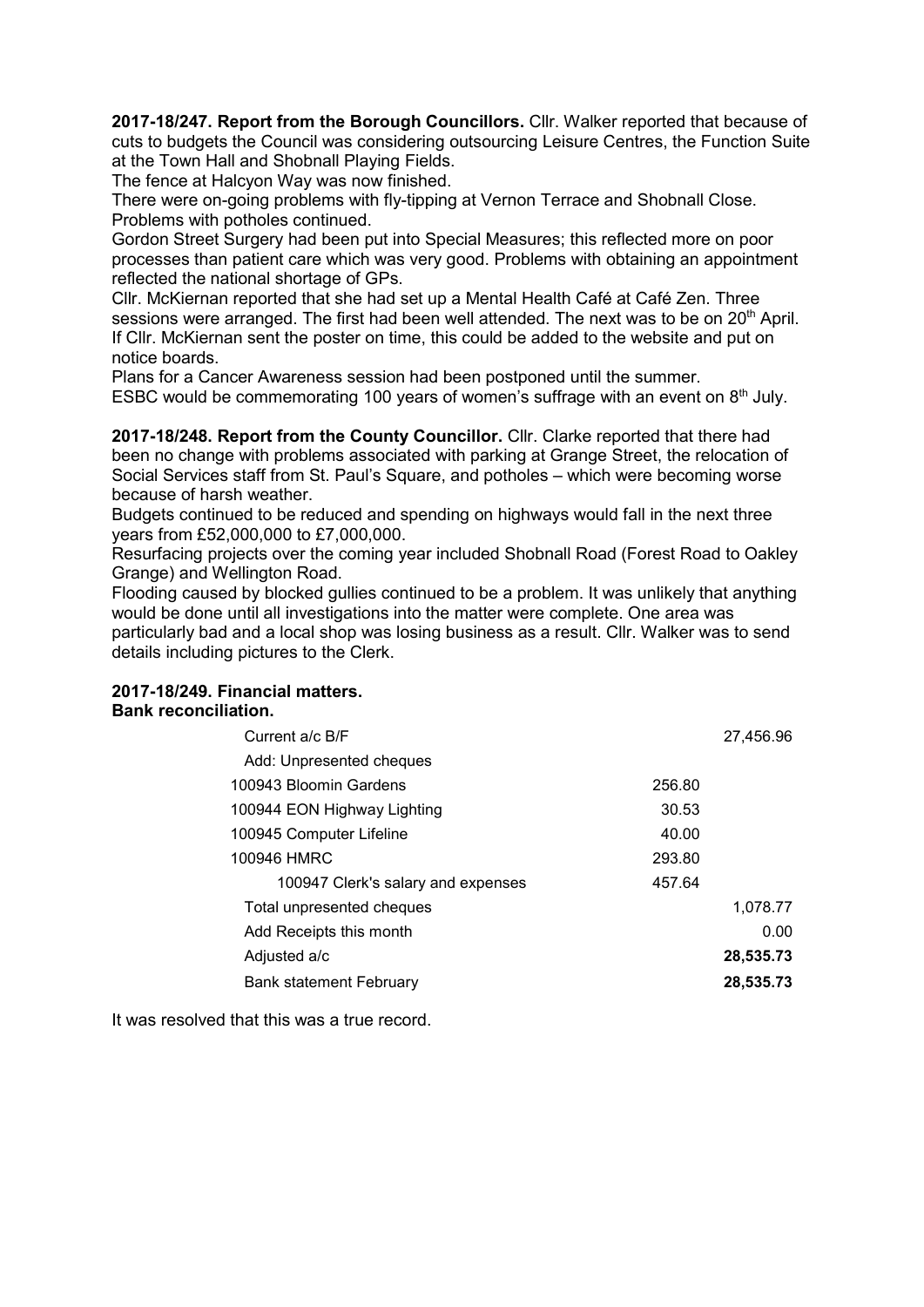## Schedule of payments.

| <b>Payments</b>             | <b>Cheque No.</b>     | <b>Gross</b><br>incl VAT | <b>VAT</b> |
|-----------------------------|-----------------------|--------------------------|------------|
| <b>SPCA</b> subscription    | 100949                | 610.00                   |            |
| <b>Bloomin Gardens</b>      | 100950                | 256.80                   | 42.80      |
| <b>HMRC</b>                 | 100951                | 244.60                   |            |
| Clerk's salary and expenses | 100952                | 416.71                   |            |
| <b>ICO</b>                  | 100953                | 35.00                    |            |
|                             | <b>Total Payments</b> | 1,563.11                 | 42.80      |

It was resolved to approve these payments.

2017-18/250. To approve appointment of new Clerk. It was resolved to approve the appointment of Mary Danby as Clerk and Responsible Finance Officer (RFO). A letter to the HSBC had been prepared to inform the bank that Mary Danby was the RFO and requesting that she had access to online banking and that the contact address should be changed to her address. The Clerk was given a letter, informing her of her rights to entry onto a pension scheme.

### 2017-18/251. Policies:

Equal opportunities policy Sickness and absence policy Grievance policy Disciplinary policy

It was resolved to adopt the policies.

2017-18/252. Update on General Data Protection Regulations (GDPR). The outgoing Clerk would be working with the new Clerk to ensure that Shobnall PC would be compliant with the regulation by its implementation date of 28 May 2018. The decision about the appointment of a Data Protection Officer was deferred to the next meeting.

2017-18/253. Purchase of a filing cabinet to store Council records at the new Clerk's address. As the Clerk had already cleared a lockable filing cabinet that was suitable for this purpose, it was decided that it was not necessary to purchase another.

2017-18/254. Venue for future meetings. The Clerk had booked Princess Street Training centre for the next meeting. There would be no charge for this. It was resolved to defer a decision on whether to use the centre for future meetings until the next meeting.

2017-18/255. Planning matters. The following applications had been received: P/2018/00207 22 Price Court Shobnall Road Burton upon Trent DE14 2BX Erection of a single storey rear extension. No comment.

P/2017/01652 Former Burton Adult Training Centre Shobnall Street Burton upon Trent DE14 2HE Demolition of existing building to facilitate the erection of 26 dwellings and formation of an access. The Council had already started concerns about loss of on-street parking caused by the proposed development.

2017-18/256. Questions from Councillors. Cllr. Yousaf asked if Graham Hunt had provided any information about the Community Conversation project. Cllr. Clarke reported that changes at SCC meant that Mr. Hunt was no longer involved with the Community Conversation project, but he could not recall the name of the officer now managing the